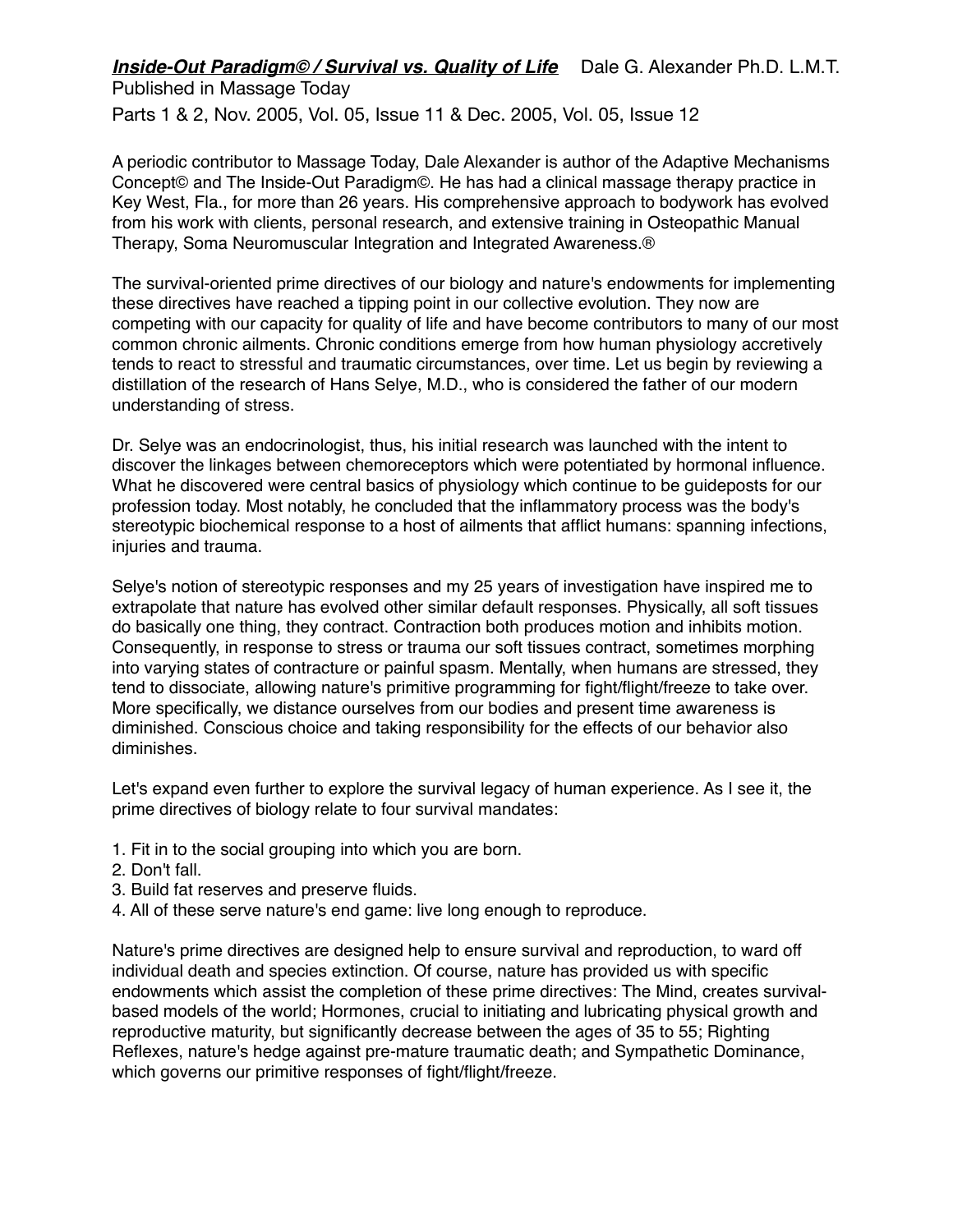Parts 1 & 2, Nov. 2005, Vol. 05, Issue 11 & Dec. 2005, Vol. 05, Issue 12

Now, let's walk through our biological prime directives and nature's endowments beginning with an infant's first task to Fit In. As babies, we must survive the protracted time of our dependency upon our caretakers. We perceive energetically and feel everything around us. We do not distinguish where we end and others begin. Our experience of events is timeless: always and never. Thus, human learning is an inverted pyramid beginning in utero, more reflective of the energetics and emotions of our caretakers than any symbolic capacity to describe or physical ability to act upon our environment. We are immersed in our environment. There is no separation.

As we grow, we learn through association, building a matrix through our five senses. Somewhere between 2 1/2 and 4 years of age we have compiled enough symbolic sets to develop models of our world and can express them through language. These models grow from sets of "do's" and""don'ts" and associated cause and effect relationships. Sadly, the models typically reflect a massive number of motoric inhibitions.

The permissions for exploration that do remain are reflected in the "old saw" that humans only use 10% of their mental capacity. More accurately, the Mind consumes 90% of our neural capacity, leaving only the remaining 10% for curiosity, exploration and experimentation in order to fit into our birth family's social grouping.

The Mind is nature's primary endowment for the creation of these models. It's not wrong or bad. Its goal is survival. We are its beneficiaries. However, the mind is not our brain and spinal cord, nor our psyche, and is certainly not our soul or spirit. It's only a sliver of consciousness: a slice of the pie, not the whole pie by itself. The mind gathers the associations compiled in our early life and retroactively "assigns meaning" to these experiences. This is how the basic models which quide our decision-making are initially formed.

Our extraordinary capacity to adapt to the circumstances of our upbringing is a mixed blessing, for it leaves us restrained from updating our models of the world as we age. Consequently, we tend to be "perfectly adapted to circumstances in which we no longer live." A corroborating corollary of this notion is reflected in the difficulty we have with changing our first impressions. What seems to expand this enormous restraint and fixity is new sensory experience through touch and movement and emotional discovery.

The basic apparatus of the mind keeps us playing ping-pong with the hurts and self-doubts anchored in the past and caroms us forward in time to fret and fume and worry about future scenarios. Much of our energy and creativity is consumed by this ping-pong, yet it's the self-talk familiar to us all.

Anticipation is a wonderful thing when it's harnessed toward positive outcome. However, its dark side can plummet one's body chemistry into the abyss of inflammatory and/or immune suppressing states with the accompanying feelings of anxiety and depression, doing a dirty dance of inner torture with our physiology. The mind does this by commandeering the sympathetic division of the autonomic nervous system to drive the adrenals. This is another link to Dr. Selye's research, which concluded that the adrenals were neurally driven rather than regulated via the hormones of the endocrine system.

The prime directive of Don't Fall generally is accepted as our species singular genetically linked fear. Our large body righting reflexes are sub-cortically regulated, (i.e., we don't think about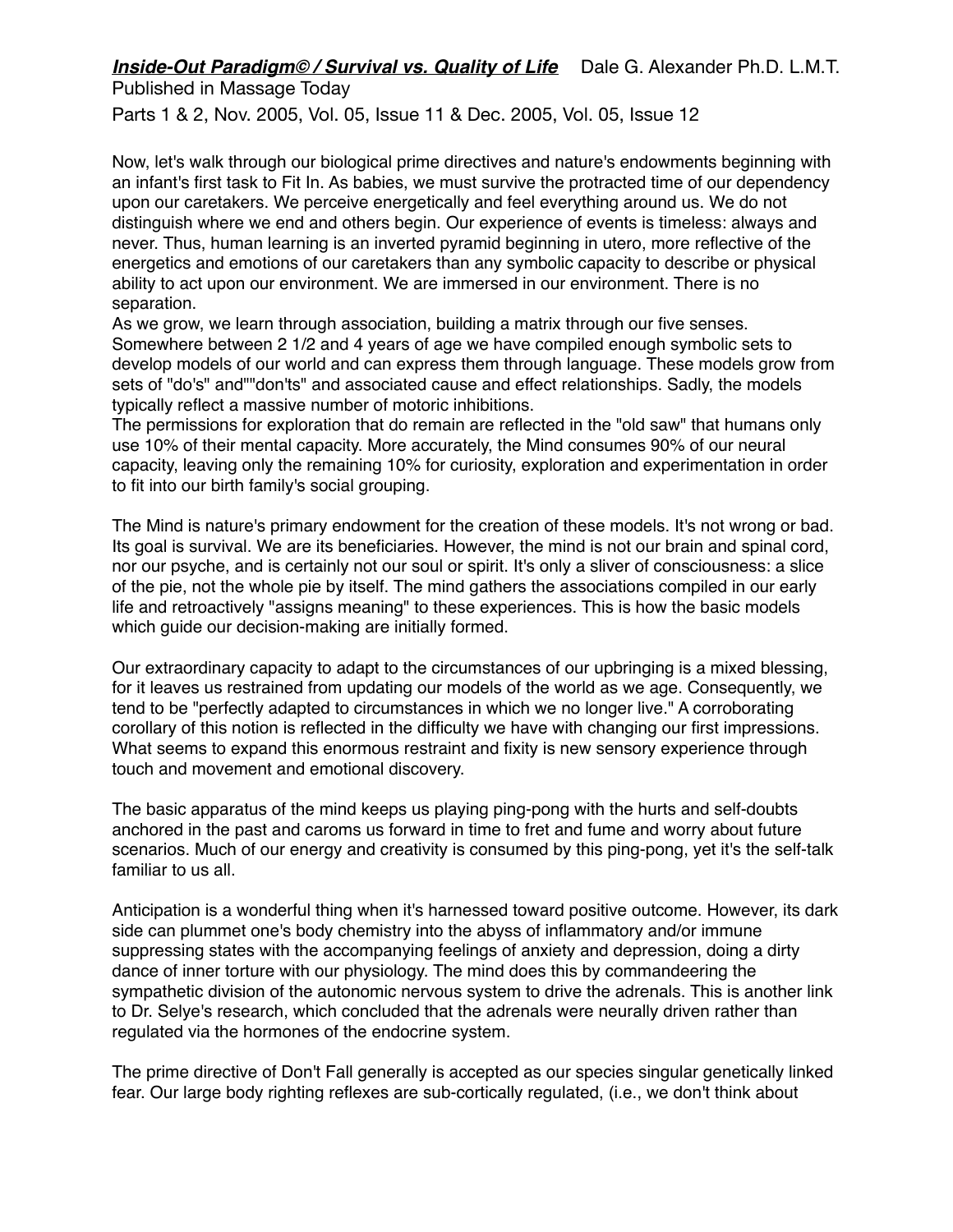Parts 1 & 2, Nov. 2005, Vol. 05, Issue 11 & Dec. 2005, Vol. 05, Issue 12

them, they simply take over in times of emergency). Most of the time they transmute a major accident to a minor scrape. However, in my clinical experience, these reflexes tend to be perpetuators of chronic musculoskeletal dysfunction following traumatic episodes.

The endowments of the mind and the righting reflexes together reflect our species' collective genetic genius to be able to adapt to damn near anything. The problem is that once we have adapted, whether to our family of origin and/or to trauma, our mind and our reflexive calibrations resist new experience, new information and expansion beyond the set of parameters that have come to be considered normal. It's usually only when what used to work becomes very dysfunctional and painful that we look to changing the core elements of our being.

Biology's directive to Build Fat and Preserve Fluids is a major contributor to our culture's current epidemic of obesity and fluid retention ailments, culminating in our high rate of diabetes, high blood pressure, congestive heart failure and kidney dialysis. Yet, we wouldn't have gotten here without them, as starvation and fluid loss were common causes of death for prehistoric humanity.

Nature's end game, Living Long Enough to Reproduce, is facilitated by hormones to ensure the perpetuation of the species. Hormones are the pesky accelerators of our physical and reproductive growth. Two key factors need to be remembered. Hormones tend to be "dumped into the system" rather than added in measured doses and their production decreases in a similar fashion during mid-life, thus the tendency for unpredictable, variable and unsettling effects.

During adolescence, the intensity and quantity of hormonal cascades produces accelerated growth such that the bones often grow faster than the soft tissues can match for a smooth transition. This sets the stage for many and varied physiological and musculoskeletal problems later in life. Also, hormonal production decreases dramatically as we reach our middle years of 35 to 60. These are the very demographics of the people most likely to become new massage clients. It's no accident that people are turning toward our profession.

Nature's endowment of Sympathetic Dominance relates to the tendency of human physiology to "get stuck" in the overdrive mode. This selection has obvious survival enhancing qualities, especially to fight, escape or avoid detection from a predator or a perceived lethal enemy. However, activity and rest need to be balanced in order for our internal functioning and our energetic reserves to be maintained and renewed. It's a simple notion historically codified and prescribed by most cultures and religions.

At a more precise level, sympathetic overdrive shunts blood (and thereby oxygen and nutrients) to the musculoskeletal system and starves the visceral organs of their fair share. This involves timing, quantity and quality. The shunting of blood sets the stage for the eventual development of pathology. Degeneration and disease emerge from the deprivation of oxygen and nutrients usually resulting from states of fluid congestion and stasis. Reflect on how often your clients exclaim, "I hurt, I am no longer able to, I have little or no energy." Physiology operates very much like a credit card: one can continue to keep spending, yet the interest quickly builds the debt, and eventually, the debt must be paid. Pain, injury, illness and reduced quality of life are the common forms of paying the debt.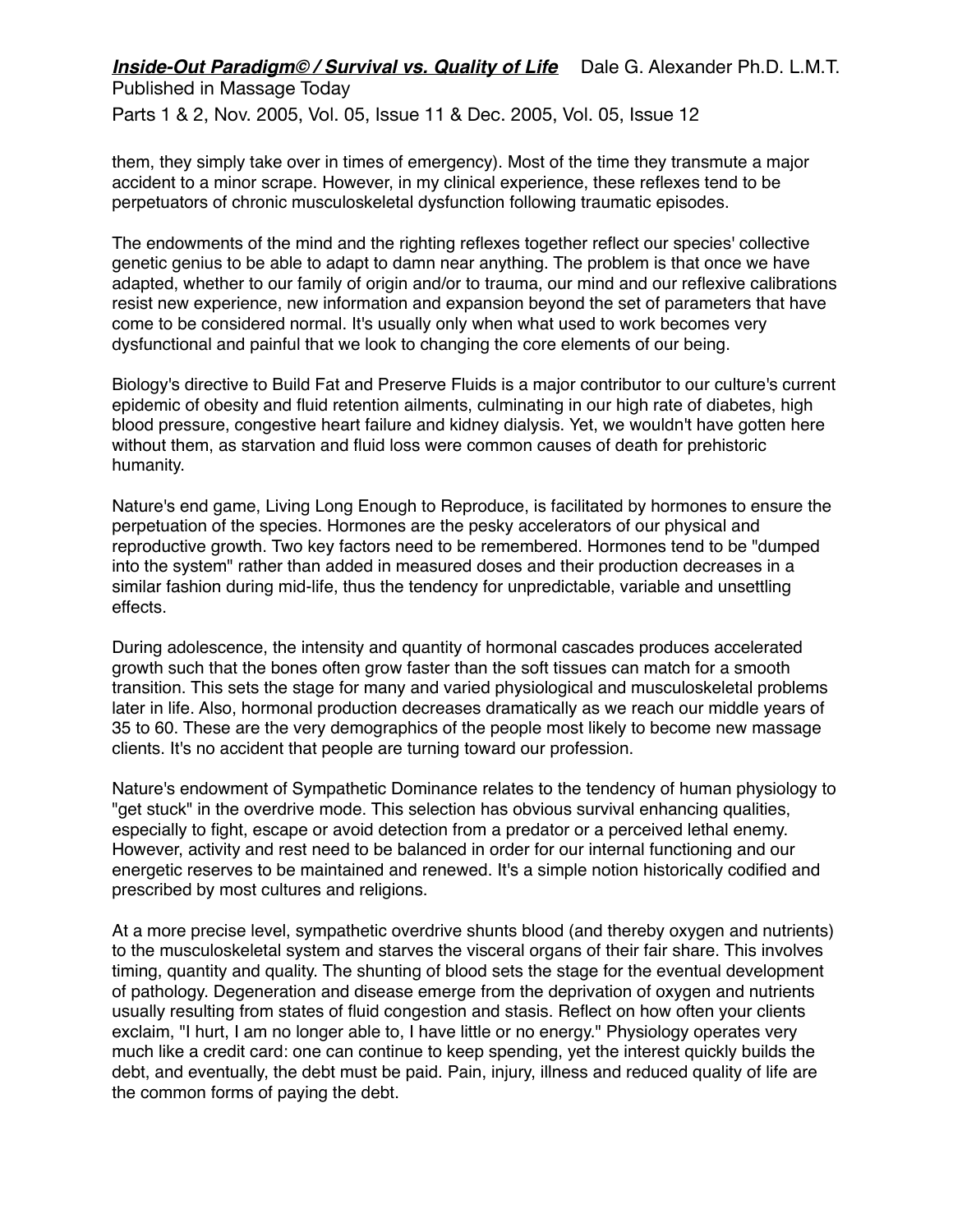Parts 1 & 2, Nov. 2005, Vol. 05, Issue 11 & Dec. 2005, Vol. 05, Issue 12

Depending on one's mental strategy for survival, certain parts of our musculoskeletal system get more blood than others. But the real questions are why and what function does this serve? Let's again relate this to nature's endowments. Fight, flight and freeze are our reflexive responses to intense or perceived to be threatening stimuli. Our mental strategies generally reflect a tilt toward one of these three orientations, rather than a balanced blend among them. Thus, our bodies and our physiologies shape themselves to reflect this tilt. In sum, some muscles get more than their fair share while the others become ischemic. All chronic syndromes or conditions reflect this skewed allocation of resources.

In my earlier articles, I have outlined what I have clinically experienced to be the path of discharging the tension that builds within us as human beings in response to stress and trauma. It happens from the

inside-out, beginning with the sacs and tubes and suspensory ligaments of the viscera, and eventually spilling over into the intrinsic musculature. Next, as the body endeavors to distribute the strain over as wide an area as possible, one or more dysfunctions of motion is created in the kinetic chain of the joints. Then the extrinsic musculature is stimulated to contract or spasm to maintain the integrity of the involved joint(s). Now to the most important question, where does it all begin? The "meaning we assign" to events is the source of our stress. Change the assigned meaning appropriately and one experiences less stress. Let's consider a continuum between threat and pleasure with a feeling of neutrality somewhere in the middle. What usually grabs our attention? That's right, threat and worry.

The mind commandeers blood flow to support its basic survival strategies. It responds to symbolic stimuli in the same fashion and with the same intensity as it would as if that stimulus truly was life-threatening. Remember, the mind creates models for its survival. This results in the application of its survival strategies to questions of right and wrong. We all have experienced how this orientation to being right and the avoidance of being wrong perpetuates conflict. Repeated countless times, this depletes our energetic reserves and diminishes our quality of life. The mind also tilts our selection of life circumstances subconsciously and, thus, we tend to symbolically re-create the need for the defenses which are central to our individual survival strategies. This especially relates to the types of partners we choose and the repetitive conflicts which emerge in our private, social and work lives.

Many of the healing arts attempt to harness the mechanism of the mind to expand beyond this slavish dedication to survival. All help to some degree, yet the mind cannot expand beyond its own fundamental programming alone. It's unable to solve the conundrum: what's life all about? Accessing one's spirit, heart, instinct and the broader expanse of the psyche through expanded awareness is where actual shifts occur.

Touch accesses the central circuitry where the mind's meaning assignments are anchored. Touch enhances healing across the spectrum of one's perceptual matrix, assisting reflexive reactions to become conscious choices again.

Our current world circumstances reflect both the best and worst of nature's survival orientation and its endowments. However, biological survival alone tends to be exclusive and ethnocentric. Presently, there is an obvious need to enhance our ability to make more inclusive choices. Because of our sheer numbers on the planet, our collective survival might now depend on this.